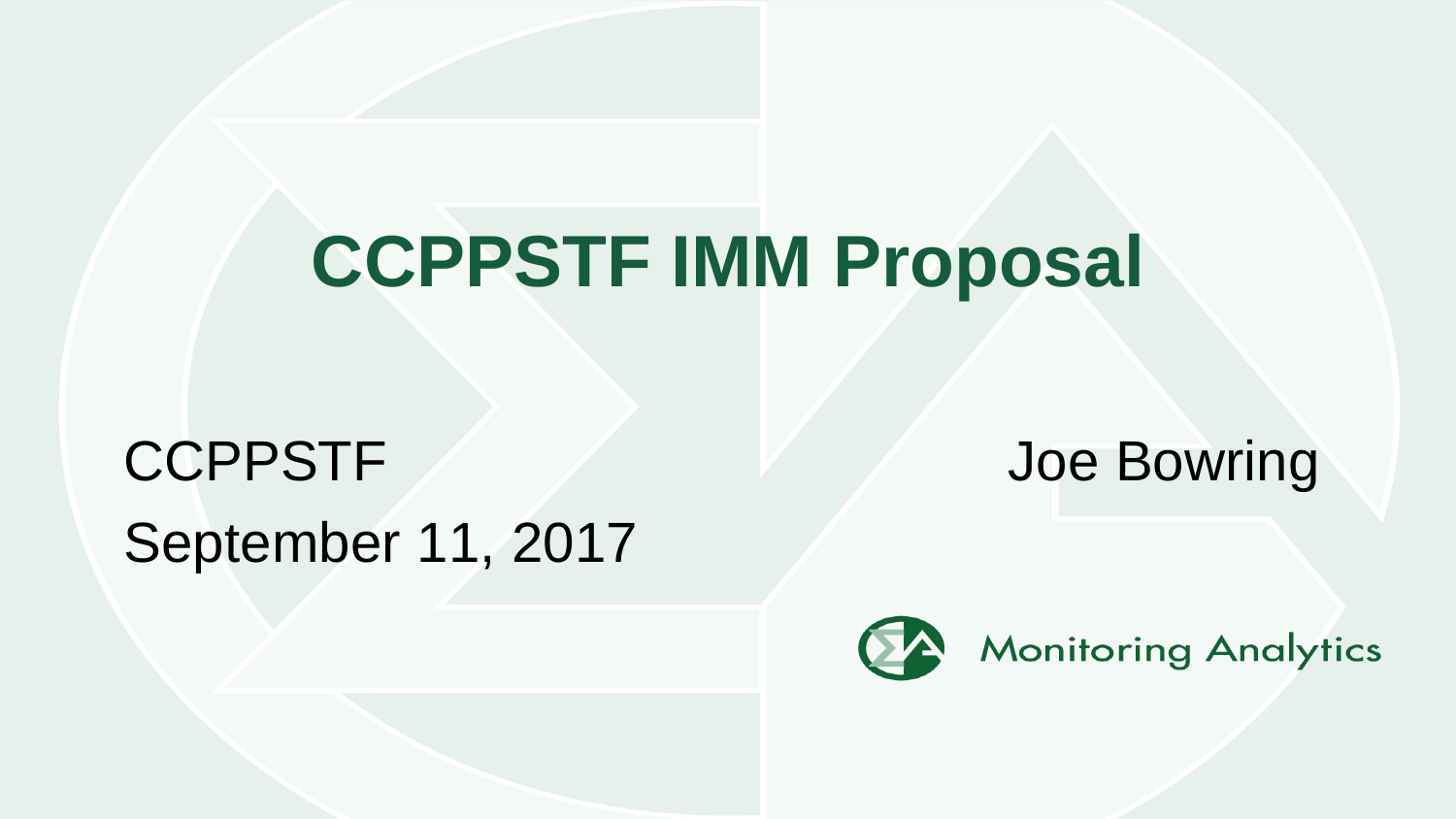#### **Proposal Overview**

- **Out of market payments to uneconomic generators that enable the generator to avoid retirement are not consistent with the goals of the PJM RPM**
- **Accommodating these subsidies in a way that impacts RPM clearing will undermine PJM markets and reliability**
- **MOPR-Ex addresses this issue by extending the MOPR concept to existing resources**

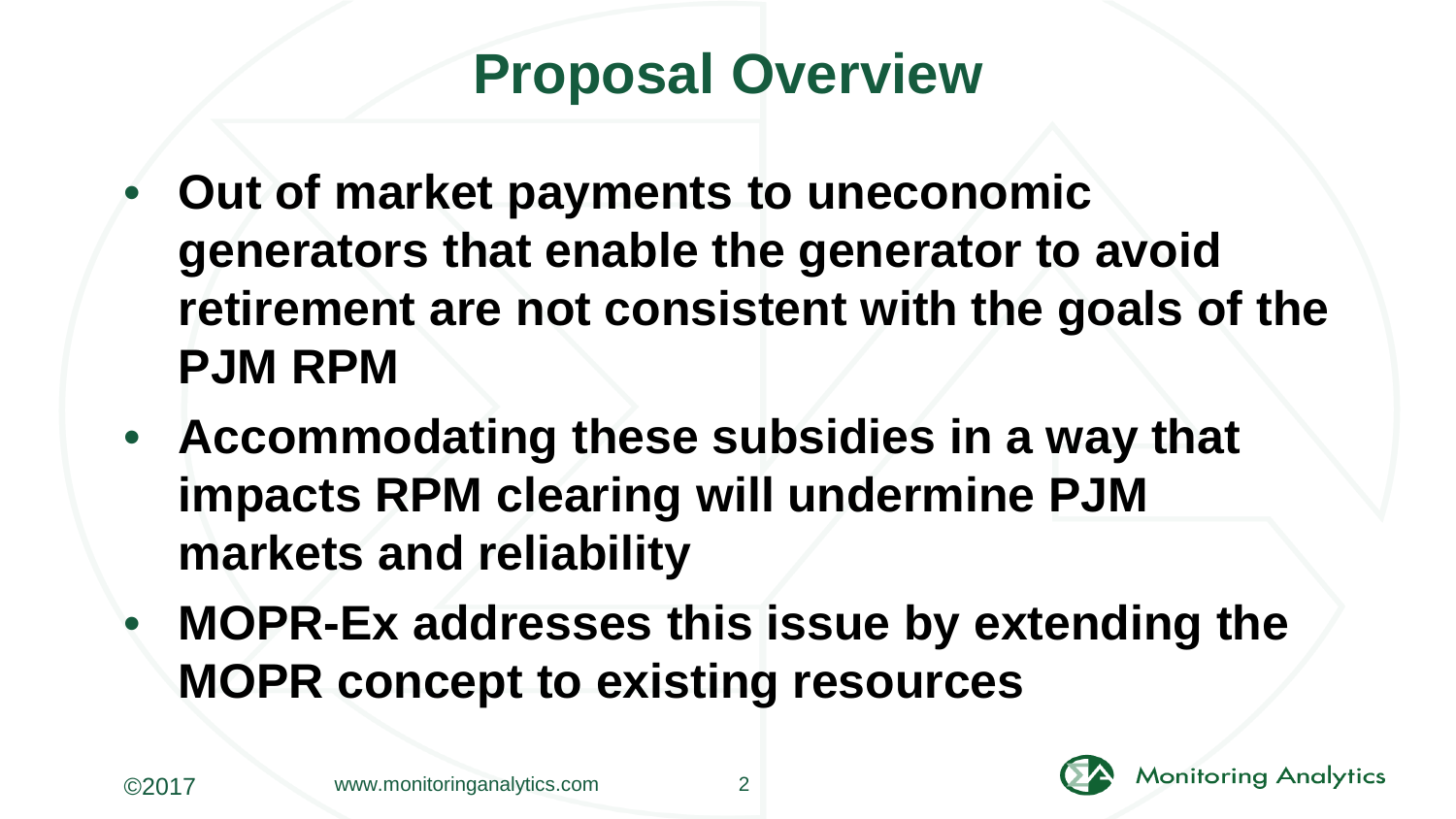# **Proposal Overview**

- **MOPR-Ex addresses the state subsidy issue with clearly defined rules on MOPR-Ex exemptions and subsidy exclusions**
- **MOPR-Ex applies to all resource types**
- **MOPR-Ex incorporates the exceptions that apply under the current MOPR design**
- **Self-Supply Exemption not impacted**
- **Competitive Entry Exemptions generalized for application to existing resources and all resource types**

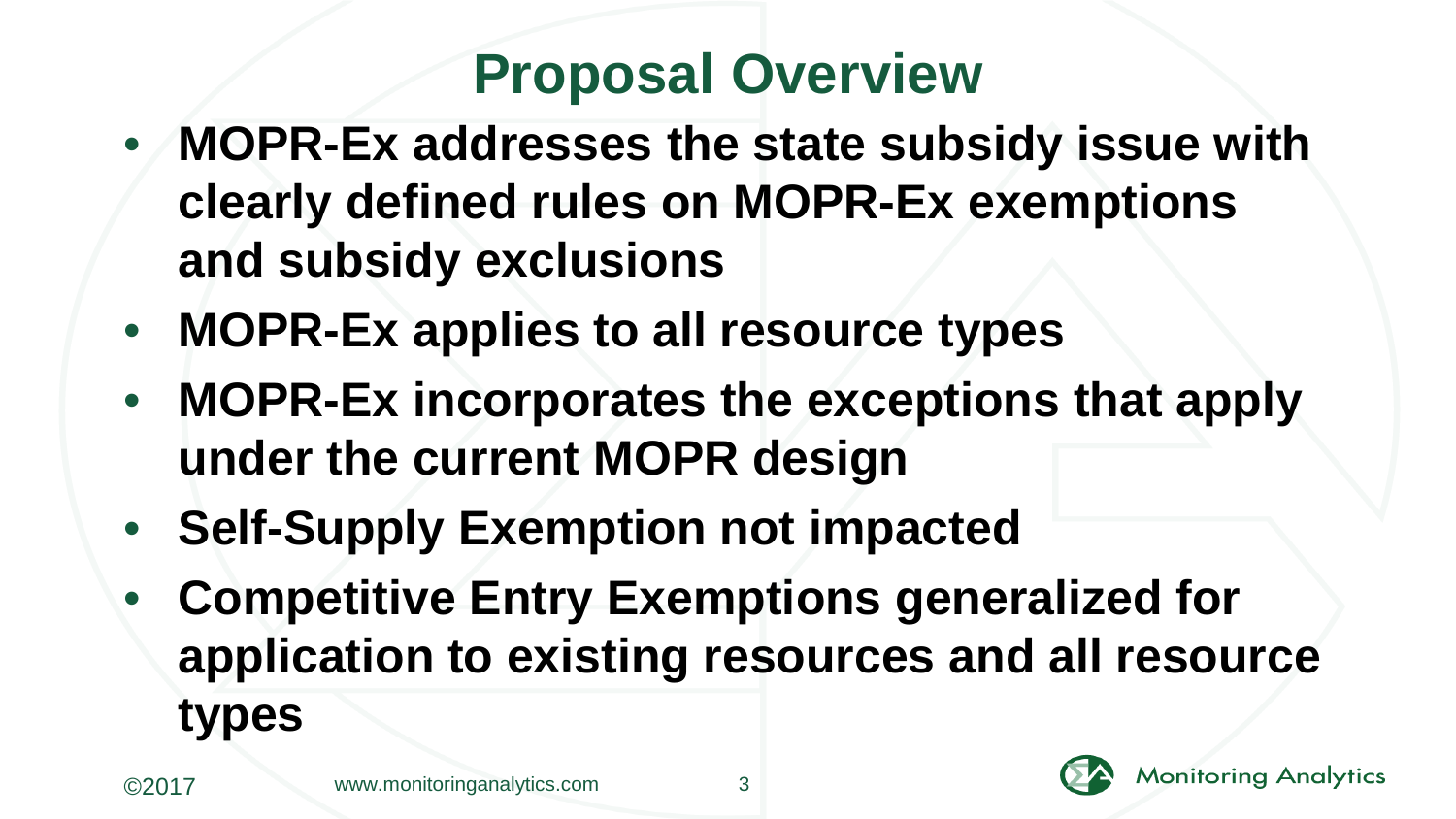#### **Current MOPR**





![](_page_3_Picture_4.jpeg)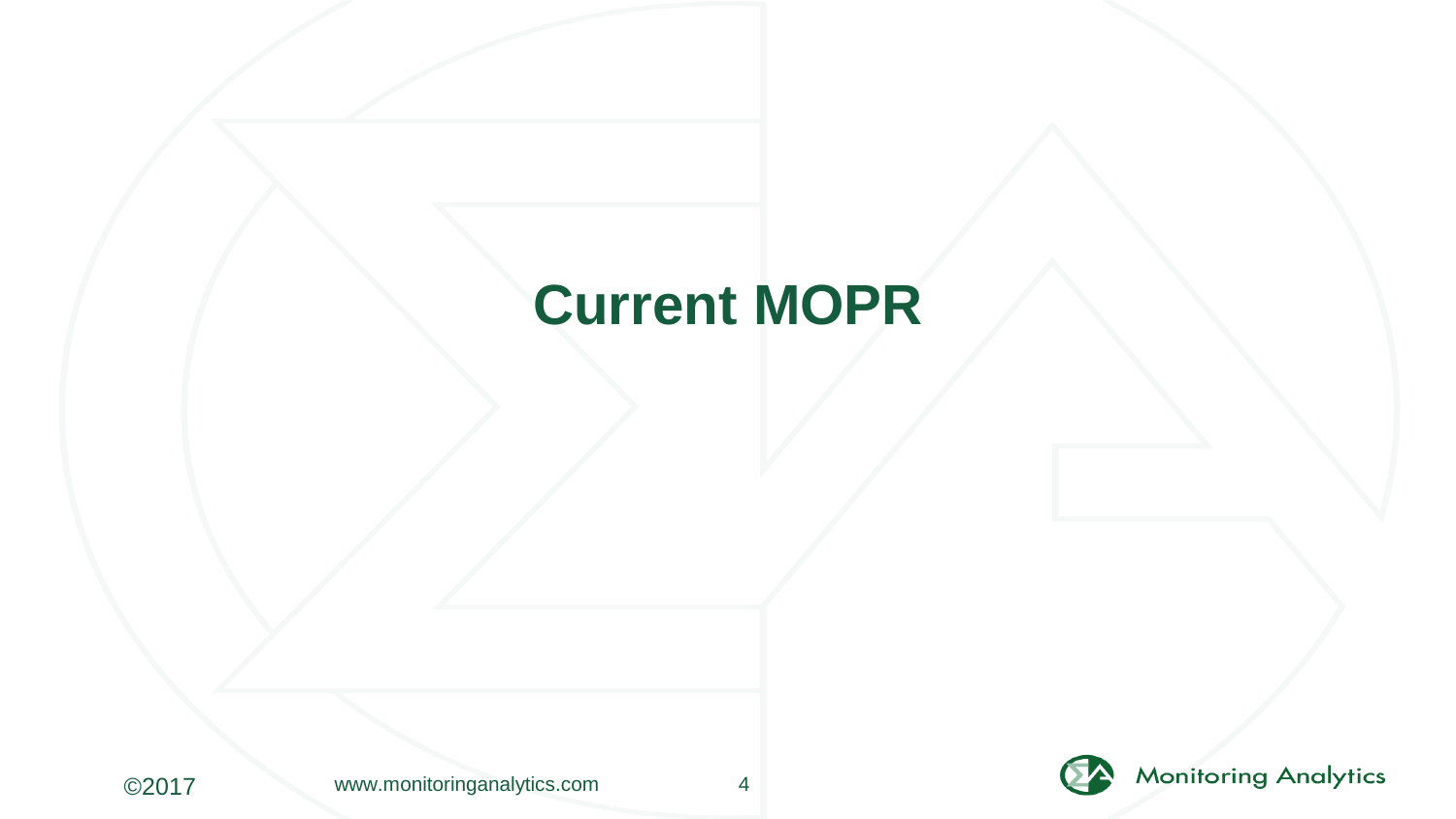#### **MOPR Screened Generation Resource**

- **New generation resource or uprate based on combustion turbine, combined cycle, or integrated gasification combined cycle technology including Repowering**
- **>= 20 MW at a single POI**
- **Duration ICAP equivalent of any MOPR Screened Generation Resource MW that clear an RPM Auction not subject to a MOPR Floor Offer Price for subsequent DYs**

![](_page_4_Picture_6.jpeg)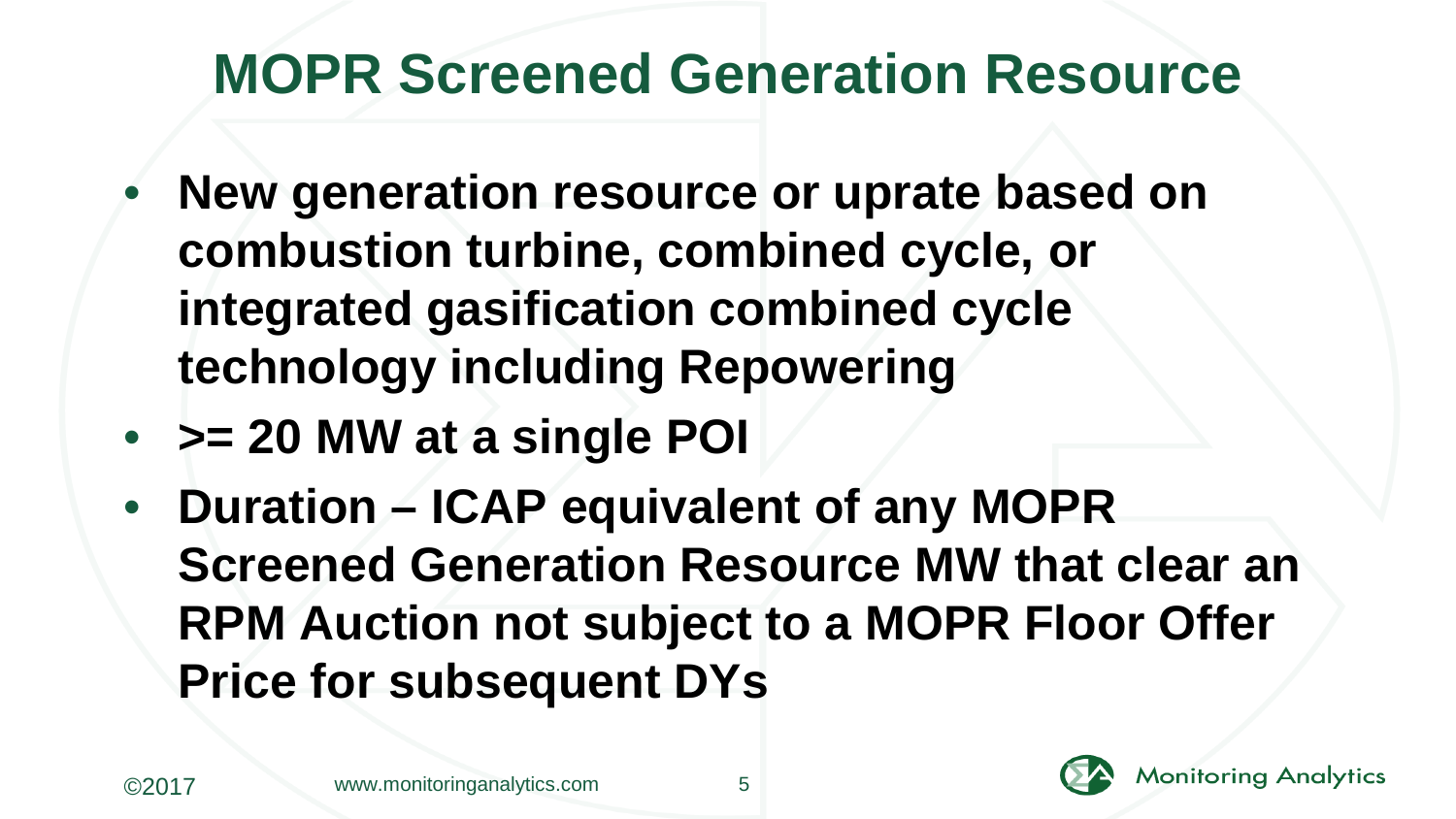#### **MOPR Screened Generation Resource**

#### • **Exclusions**

- **ICAP equivalent cleared prior to February 1, 2013**
- **An uprate to a resource for which a MOPR exception was approved prior to the 2016/2017 BRA under the prior rules and cleared the auction**
- **Landfill gas units**
- **Cogeneration units that are certified or selfcertified as a Qualifying Facility**

![](_page_5_Picture_6.jpeg)

![](_page_5_Picture_8.jpeg)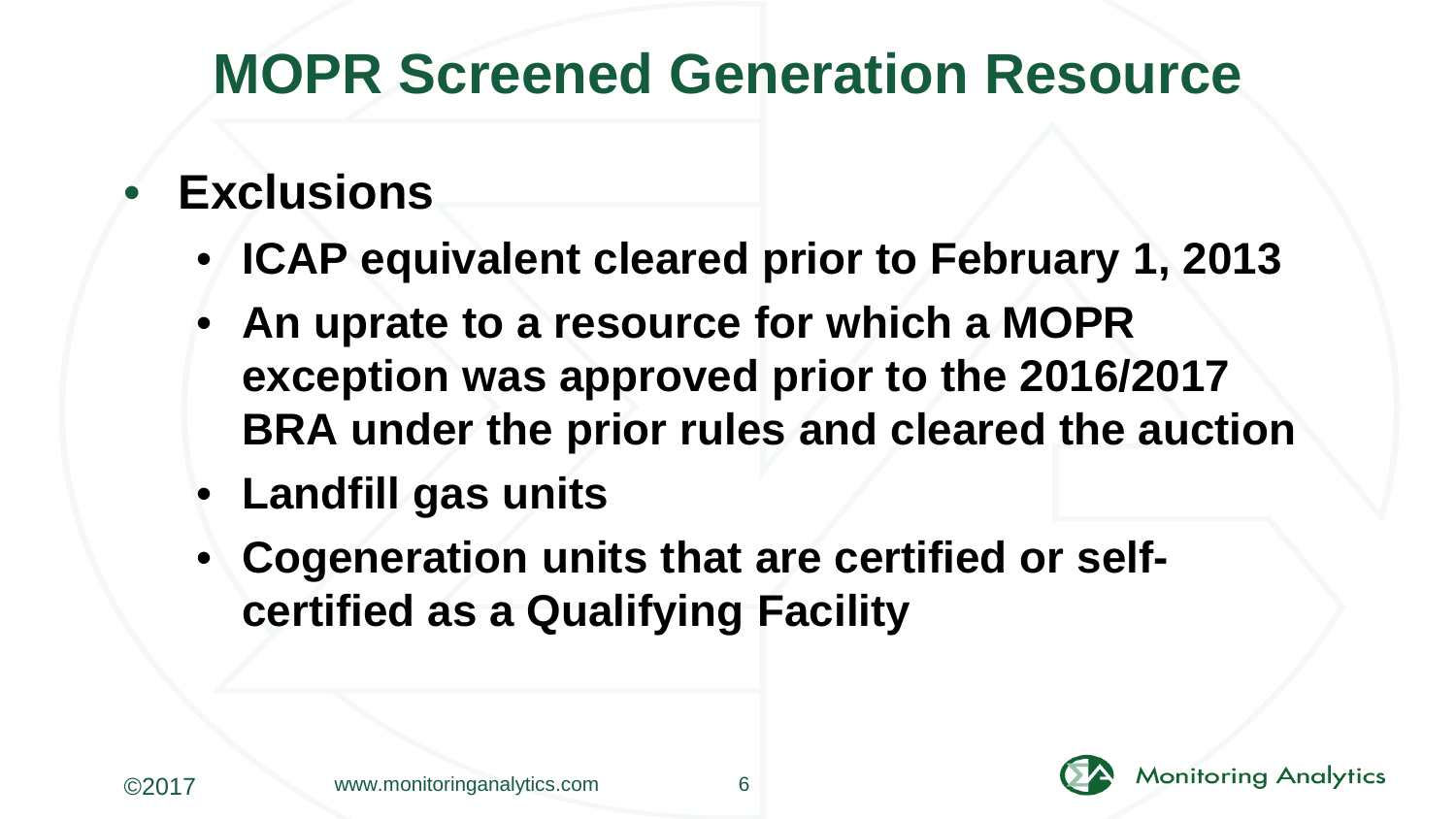# **MOPR Floor Offer Price**

- **Net Asset Class Cost of New Entry based on technology (CT, CC, and IGCC) and CONE area**
- **Gross CONE values are defined in the PJM OATT through 2017/2018 and then escalated for subsequent DYs**
- **Net E&AS for the CONE area uses the highest three year annual average of the zones within the CONE area, along with other assumptions defined in the PJM OATT**

![](_page_6_Picture_6.jpeg)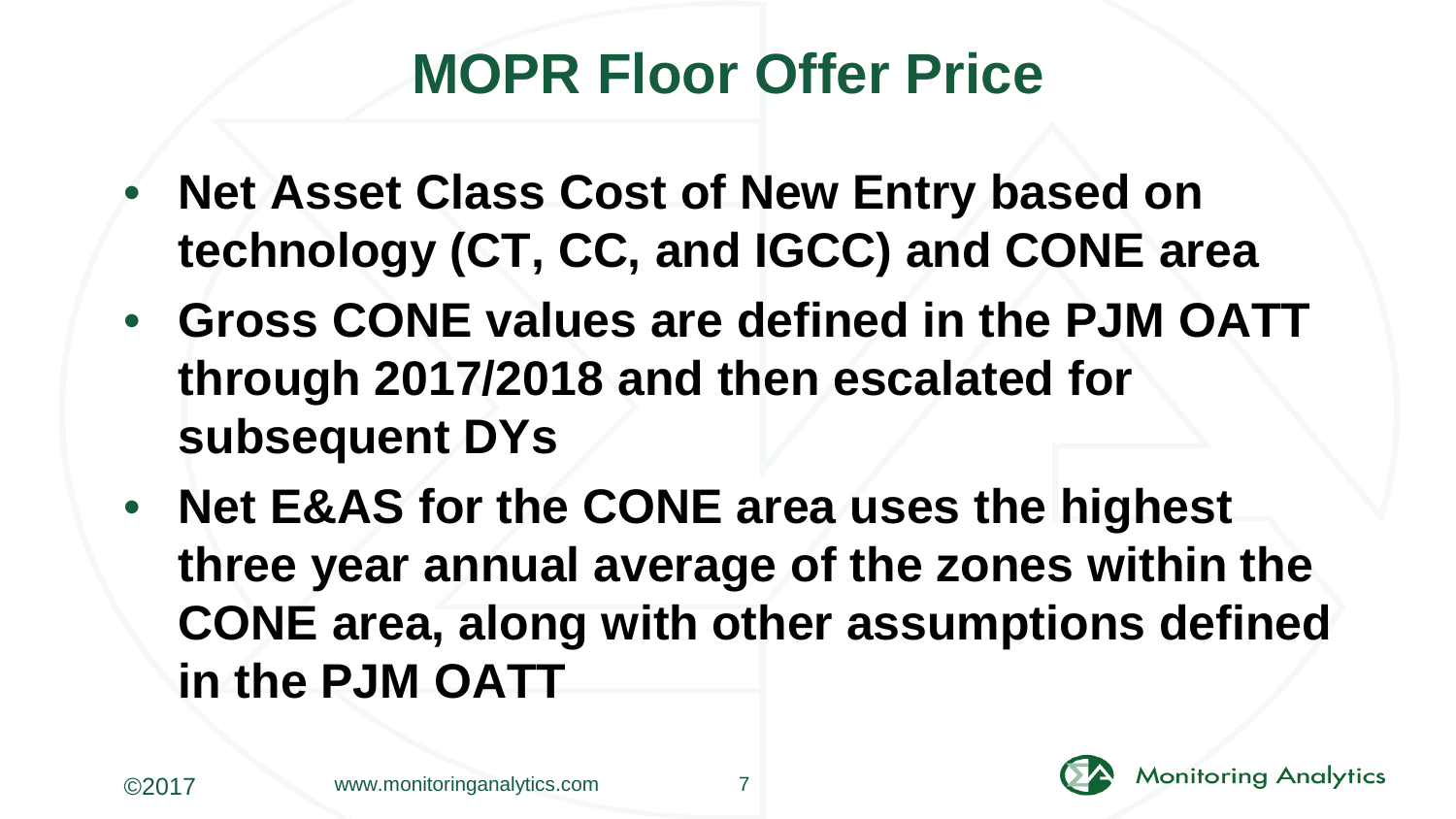#### **Competitive Entry Exemption**

- **Competitive entry exemption**
	- **All risk/costs borne by generation owner**
	- **All revenues derived from PJM markets**

![](_page_7_Picture_7.jpeg)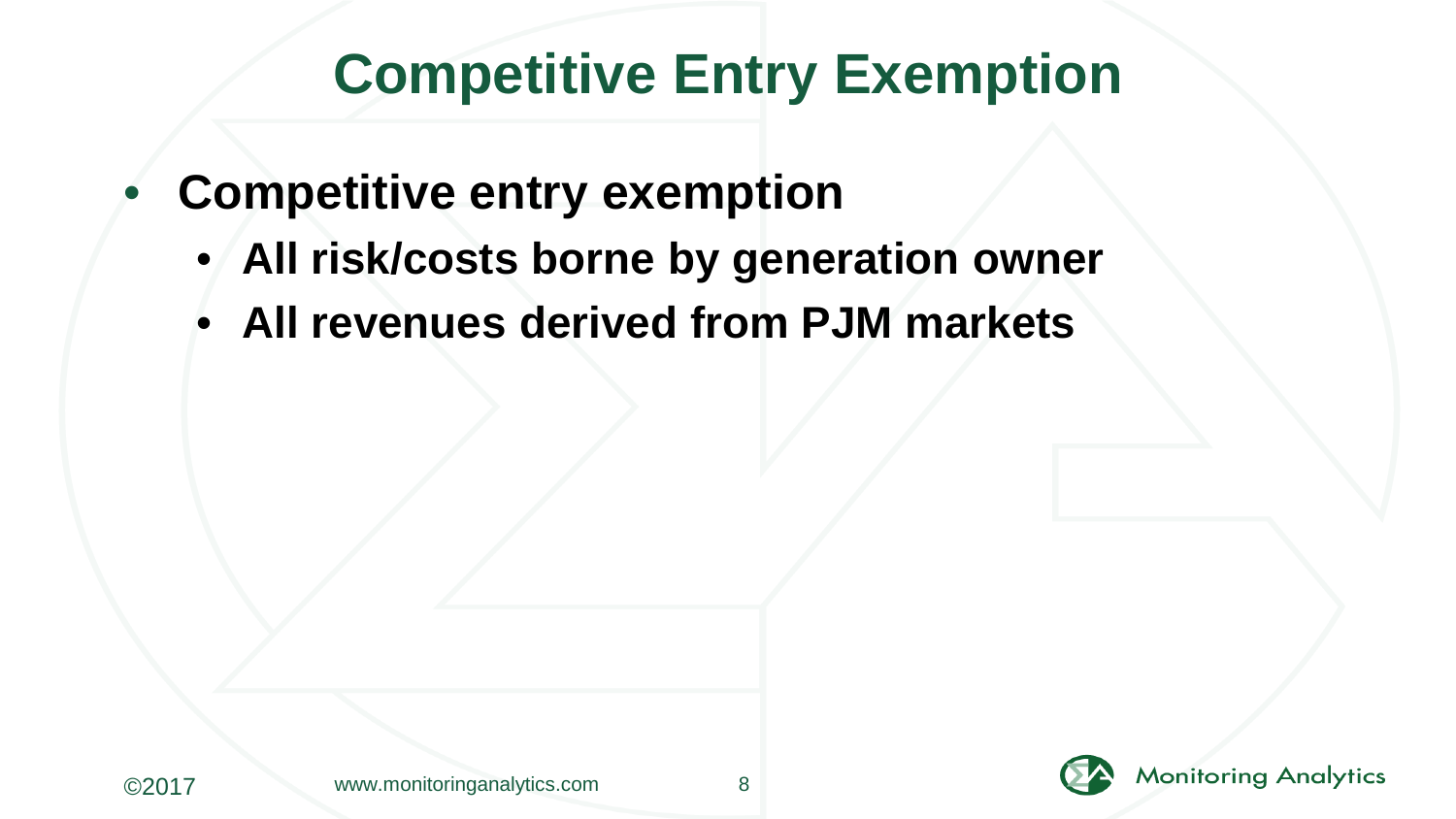# **Self-Supply Exemption**

- **The Self-Supply Exemption enables LSEs to reflect revenues associated with regulated retail rates in offers of a MOPR Screened Generation Resource**
- **The Self-Supply Exemption enables LSEs to reflect revenues and costs of Public Power Entities in offers of a MOPR Screened Generation Resource**
- **The exemption is restricted to be within demand/supply bandwidth**

![](_page_8_Picture_6.jpeg)

![](_page_8_Picture_7.jpeg)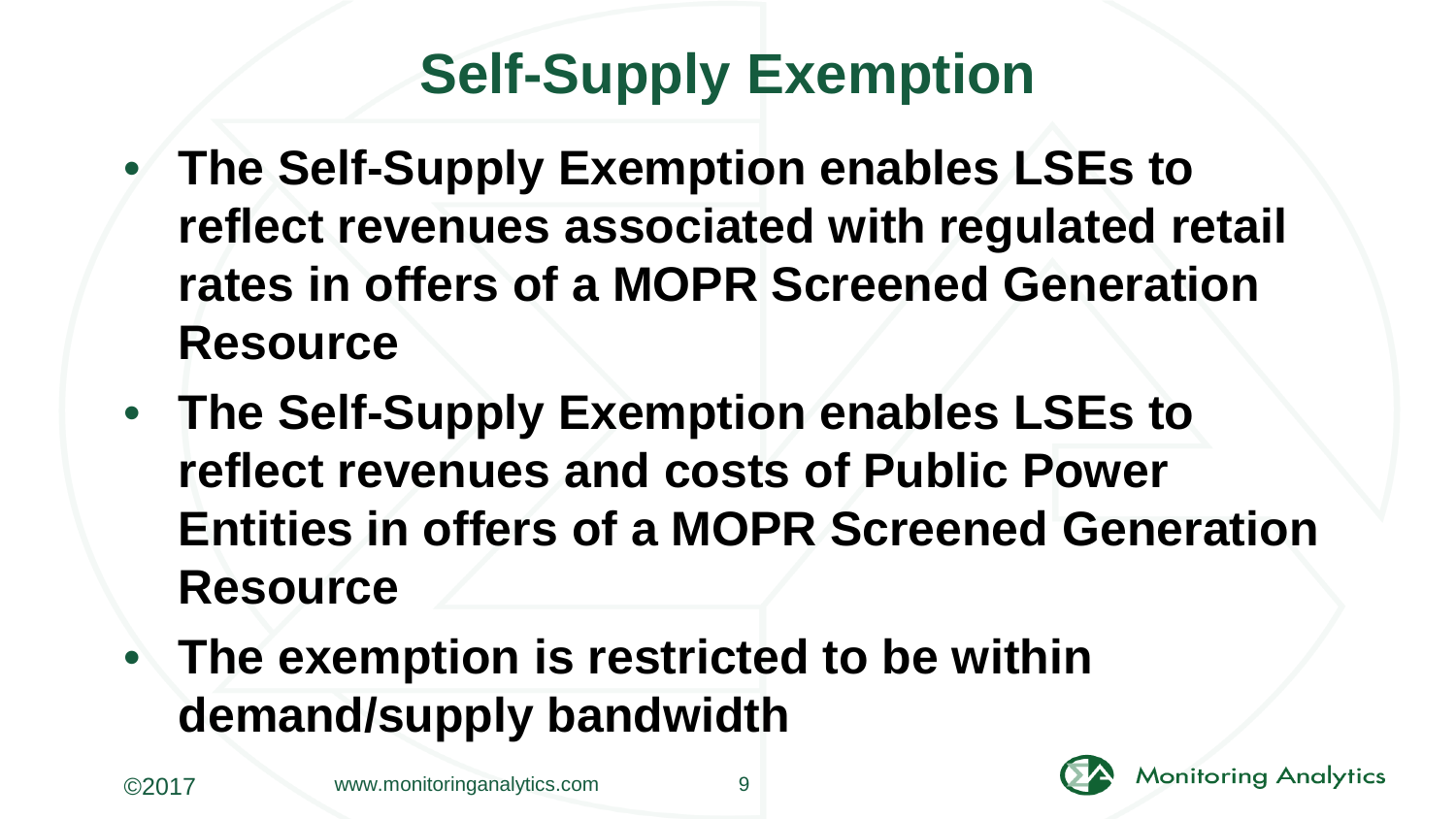### **Unit-Specific Exception**

- **Unit-Specific Exceptions may be requested in lieu of a Self-Supply or Competitive Entry Exemption**
- **Capacity market seller must submit documentation to support an offer based on a competitive, cost-based, fixed, net cost of new entry**

![](_page_9_Picture_6.jpeg)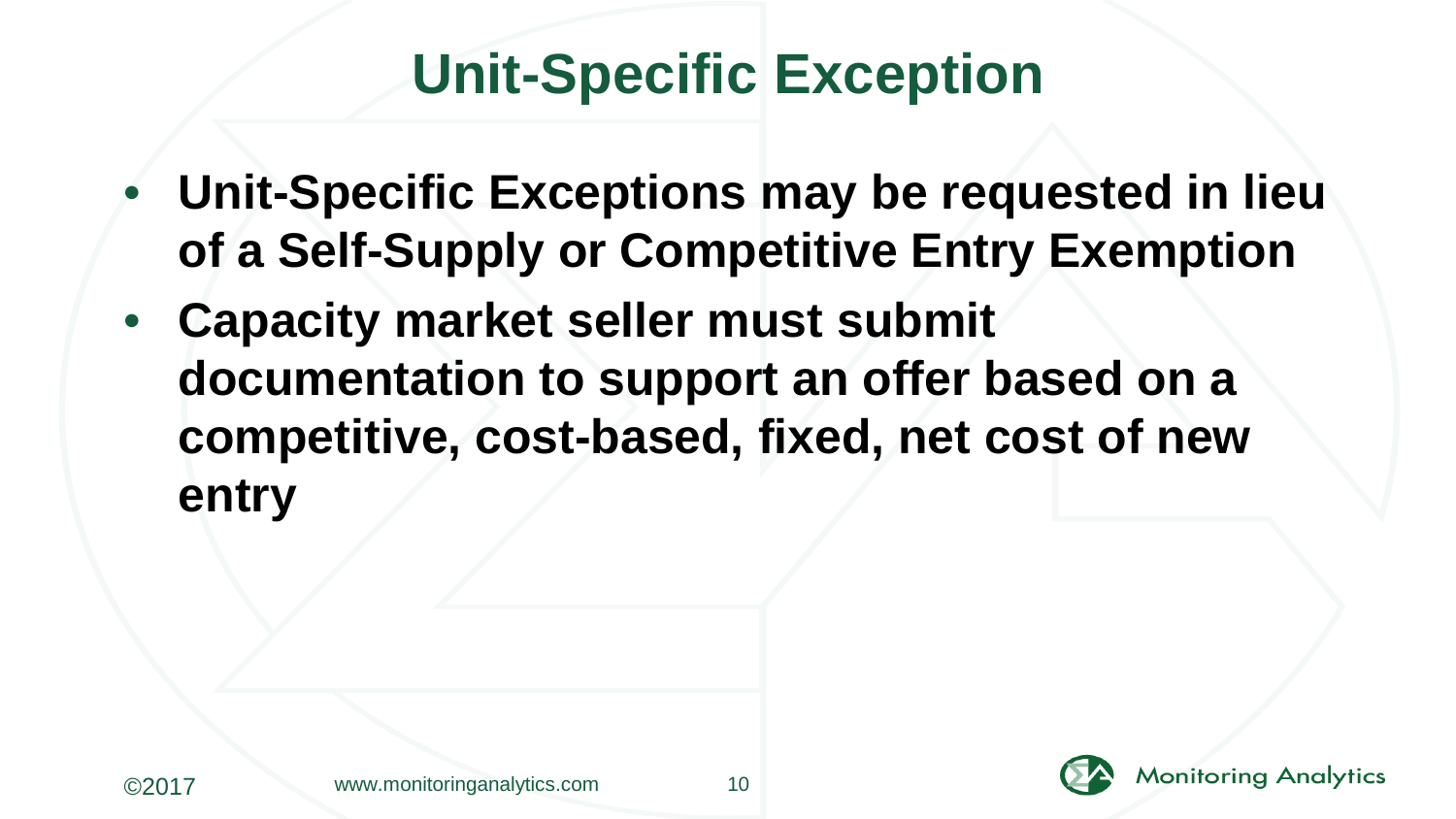# **MOPR Statistics: 2017/2018 through 2020/2021 RPM Base Residual Auctions**

| <b>Base Residual</b><br><b>Auction</b> | <b>Request Type</b>                | Requested<br><b>ICAP (MW)</b> | Granted<br>ICAP (MW) | <b>ICAP (MW)</b> | Offered Offered UCAP Cleared UCAP<br>(MW) | (MW)    |
|----------------------------------------|------------------------------------|-------------------------------|----------------------|------------------|-------------------------------------------|---------|
| 2017/2018                              | <b>Competitive Entry Exemption</b> | 12,405.1                      | 12,405.1             | 5,786.3          | 5,573.1                                   | 4,737.5 |
| 2017/2018                              | Self-Supply Exemption              | 940.0                         | 940.0                | 940.0            | 906.1                                     | 906.1   |
| 2017/2018                              | <b>Unit-Specific Exception</b>     | 0.0                           | 0.0                  | 0.0              | 0.0                                       | 0.0     |
| 2017/2018                              | Total                              | 13,345.1                      | 13,345.1             | 6,726.3          | 6,479.2                                   | 5,643.6 |
|                                        |                                    |                               |                      |                  |                                           |         |
| 2018/2019                              | <b>Competitive Entry Exemption</b> | 13,462.5                      | 13,462.5             | 3.723.3          | 3,563.6                                   | 3,563.6 |
| 2018/2019                              | Self-Supply Exemption              | 0.0                           | 0.0                  | 0.0              | 0.0                                       | 0.0     |
| 2018/2019                              | <b>Unit-Specific Exception</b>     | 0.0                           | 0.0                  | 0.0              | 0.0                                       | 0.0     |
| 2018/2019                              | Total                              | 13,462.5                      | 13,462.5             | 3,723.3          | 3,563.6                                   | 3,563.6 |
|                                        |                                    |                               |                      |                  |                                           |         |
| 2019/2020                              | <b>Competitive Entry Exemption</b> | 12,270.0                      | 12,270.0             | 4,671.0          | 4,515.1                                   | 3,561.7 |
| 2019/2020                              | Self-Supply Exemption              | 1,827.2                       | 1.827.2              | 1.779.5          | 1.697.8                                   | 1,697.8 |
| 2019/2020                              | Unit-Specific Exception            | 0.0                           | 0.0                  | 0.0              | 0.0                                       | 0.0     |
| 2019/2020                              | Total                              | 14,097.2                      | 14,097.2             | 6,450.5          | 6,212.9                                   | 5,259.5 |
|                                        |                                    |                               |                      |                  |                                           |         |
| 2020/2021                              | <b>Competitive Entry Exemption</b> | 12,171.0                      | 12,171.0             | 3,212.5          | 3,161.1                                   | 2,646.7 |
| 2020/2021                              | Self-Supply Exemption              | 0.0                           | 0.0                  | 0.0              | 0.0                                       | 0.0     |
| 2020/2021                              | Unit-Specific Exception            | 0.0                           | 0.0                  | 0.0              | 0.0                                       | 0.0     |
| 2020/2021                              | Total                              | 12,171.0                      | 12,171.0             | 3,212.5          | 3,161.1                                   | 2,646.7 |

![](_page_10_Picture_2.jpeg)

![](_page_10_Picture_5.jpeg)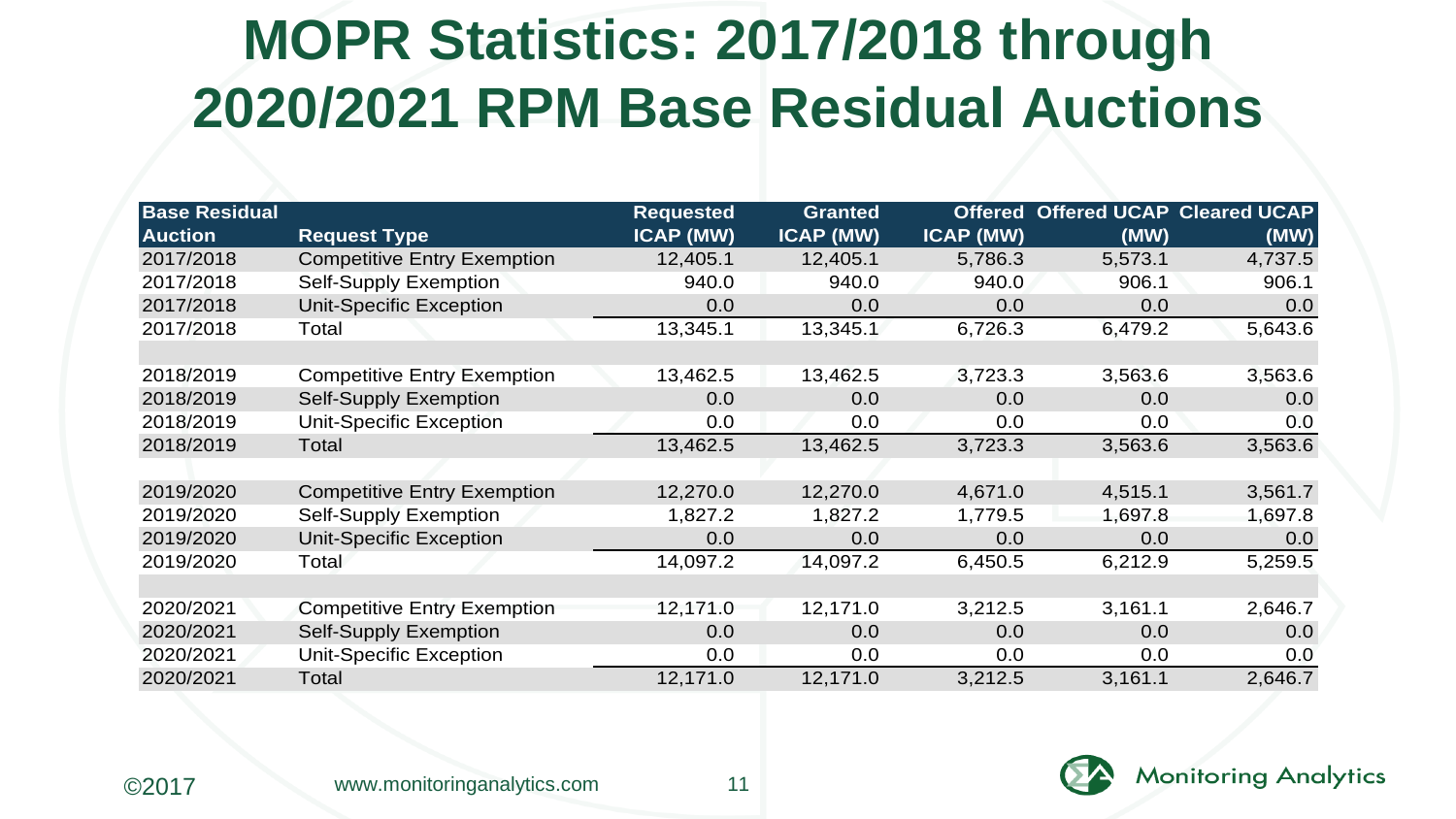#### **MOPR-Ex Proposal**

![](_page_11_Picture_1.jpeg)

![](_page_11_Picture_4.jpeg)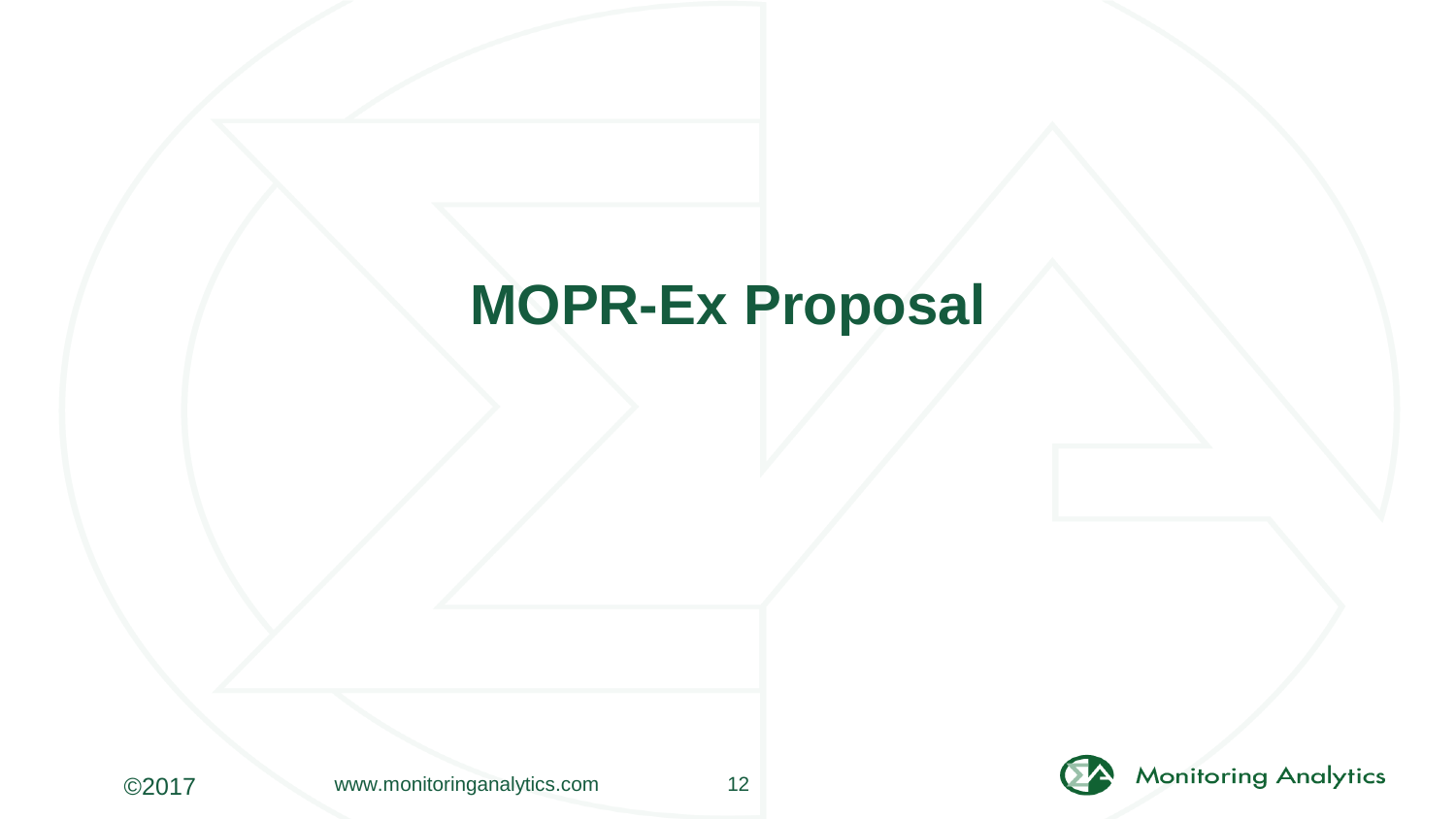#### **Market Revenue & Subsidies**

- **Market Revenue is defined as revenue that is received under a tariff administered by PJM or other RTO or ISO and regulated by the Commission.**
- **Subsidies include any payments, concessions, rebates, or incentives other than Market Revenue.**
- **Subsidies that are consistent with exclusions included in the Competitive Entry Exemption in OATT Attachment DD, Section 5.14h(7) do not trigger the MOPR-Ex.**

![](_page_12_Picture_6.jpeg)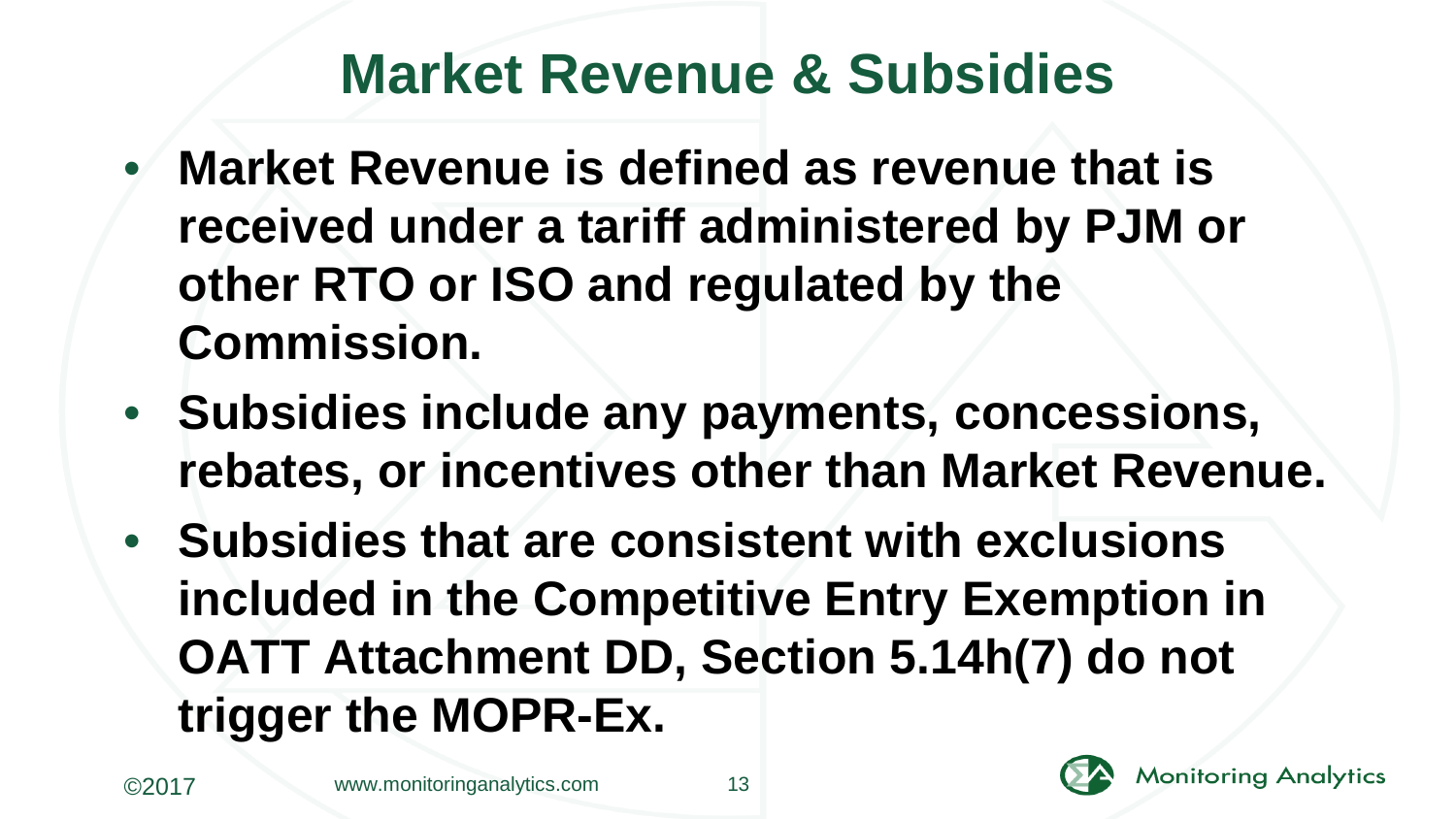# **Subsidy Exclusions**

#### • **MOPR-Ex subsidies do not include**

- **Programs that incent general industrial development in an area**
- **Programs designed to incent siting facilities in a particular county or locality**
- **Federal subsidies that are available to generators without regard to geographic location**
- **Revenue or costs that are supported though contracts obtained in competitive and non-discriminatory procurement processes**
- **Revenue obtained through the sale of a byproduct of power generation in a competitive market**

![](_page_13_Picture_7.jpeg)

![](_page_13_Picture_9.jpeg)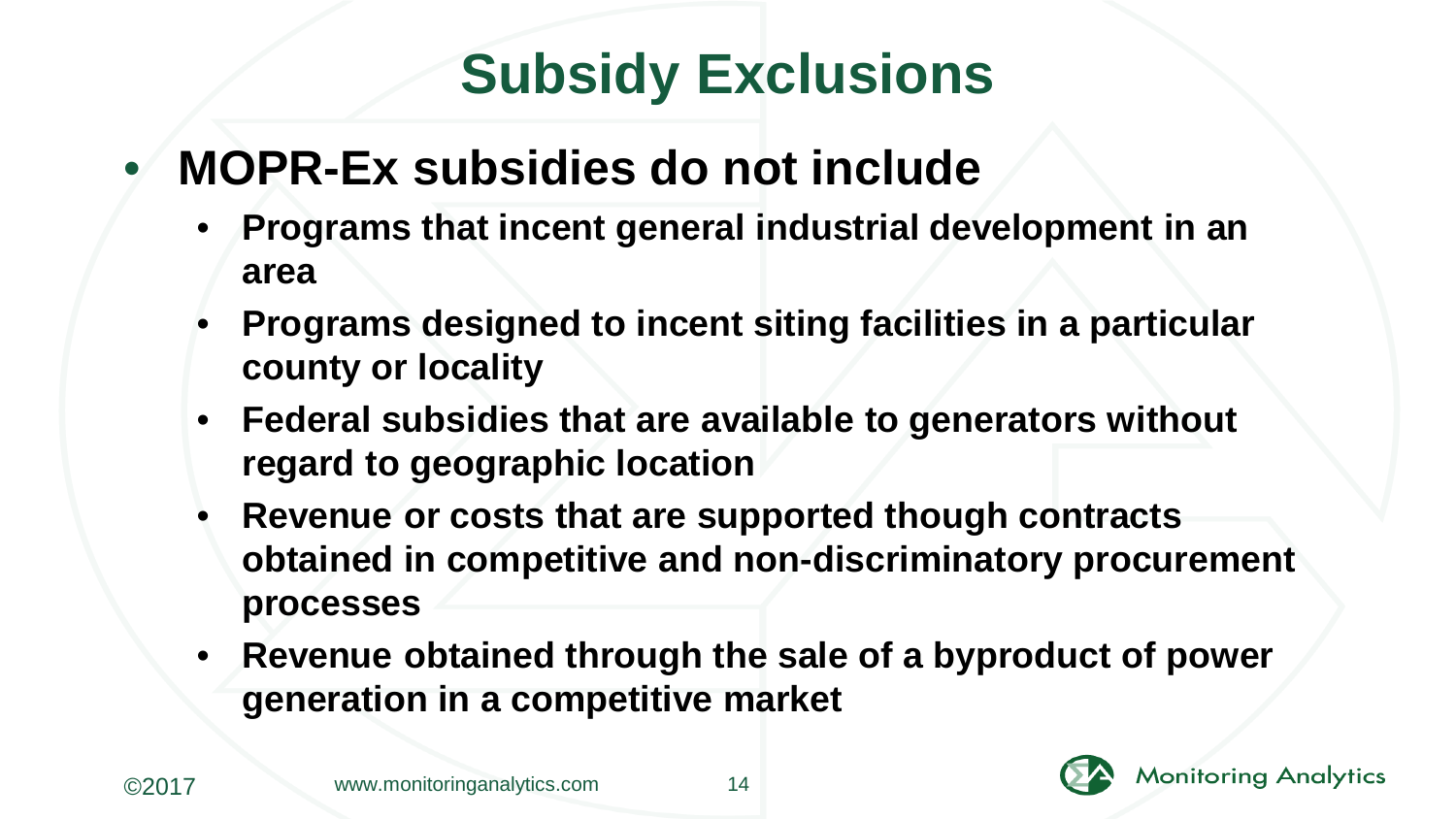### **Competitive Offer for Capacity Performance**

- **The competitive offer is based on the expectations of a number of variables, both resource specific variables and system level variables**
- **See Appendix B in the IMM's Analysis of 2019/2020 RPM Base Residual Auction for derivation of a competitive offer**

![](_page_14_Picture_5.jpeg)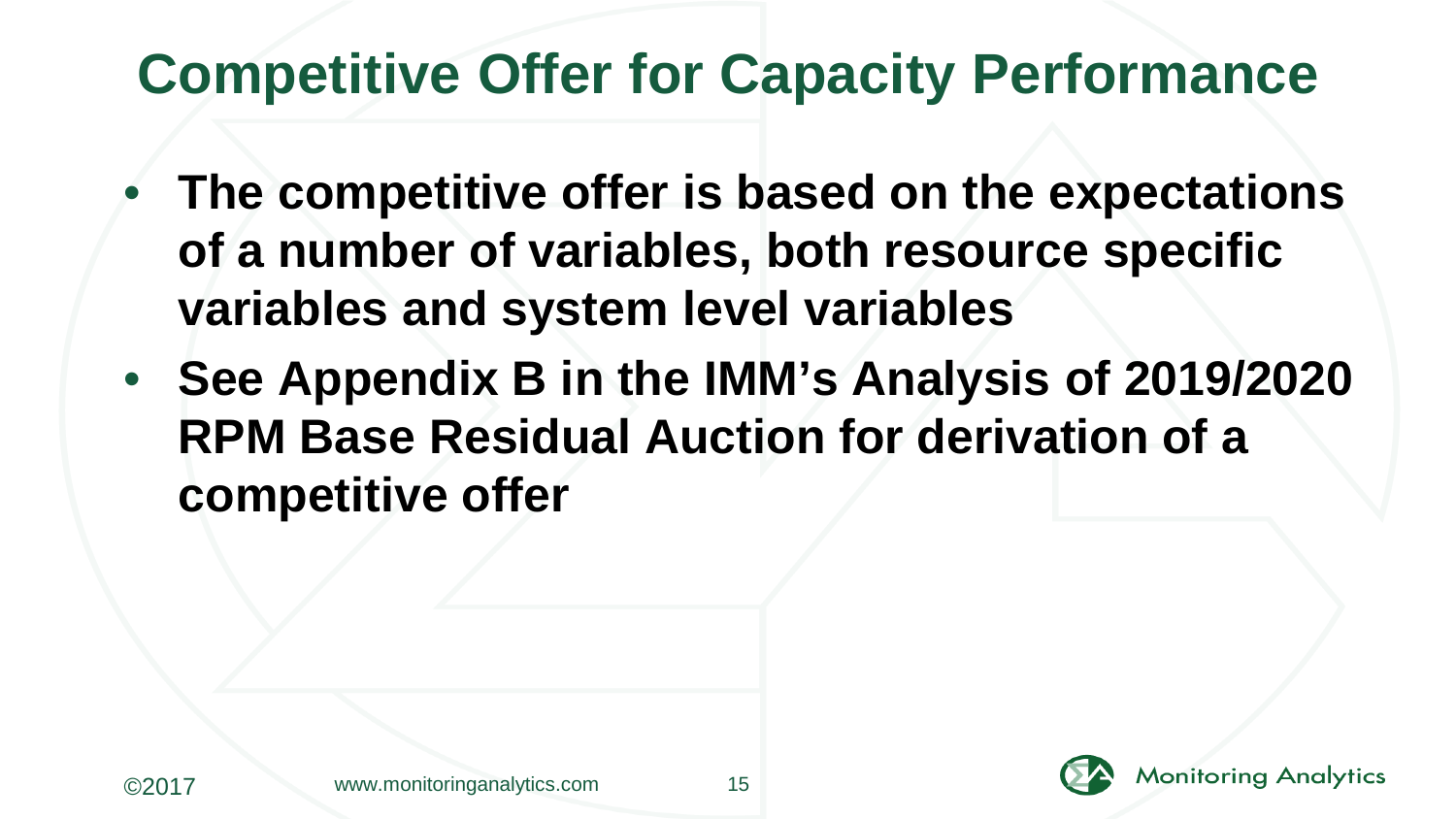# **MOPR-Ex Floor Offer Price Level**

- **In PJM OATT, CP Penalty Rate = Net CONE/30**
- **Simplifying assumptions**
	- **CP Bonus Rate = CP Penalty Rate**
	- **The expected number of Performance Assessment Hours (PAH) is 30**
	- **Expected Energy Only Bonus Revenue is greater than tariff ACR – CPQR**

![](_page_15_Picture_6.jpeg)

**Monitoring Analytics**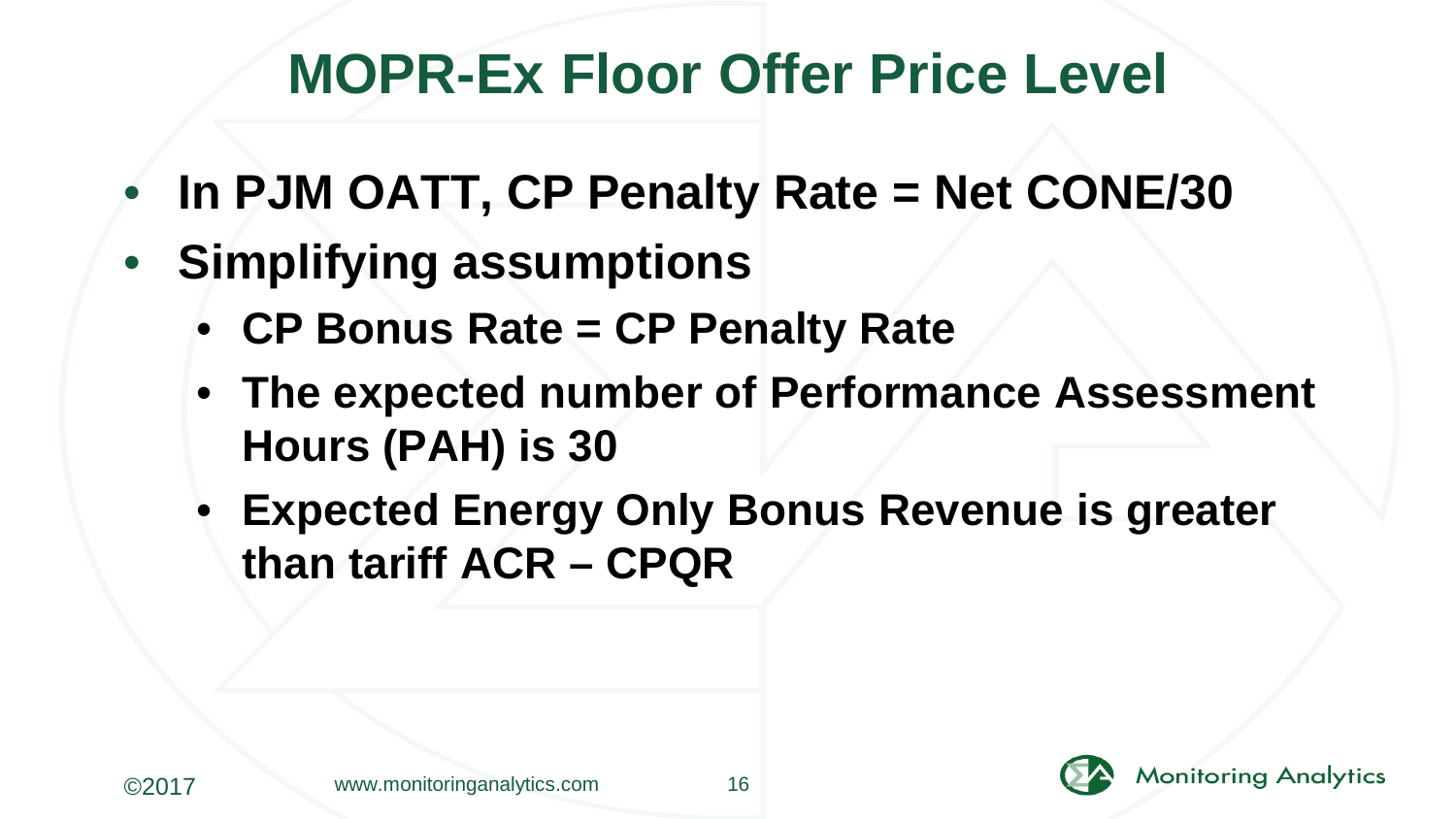#### **MOPR-Ex Floor Offer Price Level**

- **Under the tariff specified non-performance penalty payment rate and the simplifying assumptions, the CP competitive offer reduces to Net CONE x B**
- **Net CONE x B is the default MOPR-Ex Floor Offer Price Level**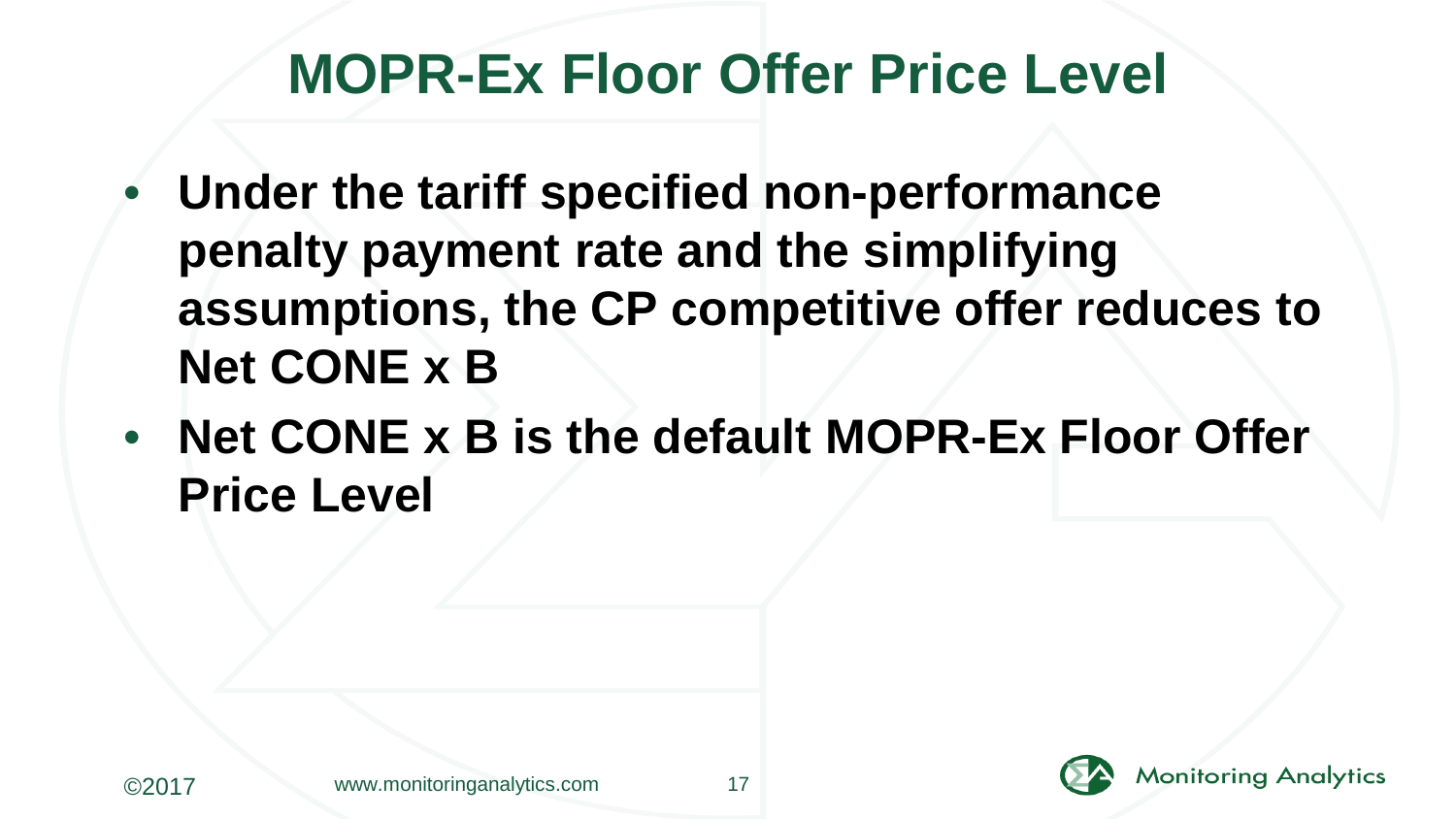#### **MOPR-Ex Screen – Resource with No Subsidies**

• **New and existing generation resources that do not receive subsidies will confirm their compliance with auction specific MOPR-Ex submittals to the Market Monitor.** 

![](_page_17_Picture_2.jpeg)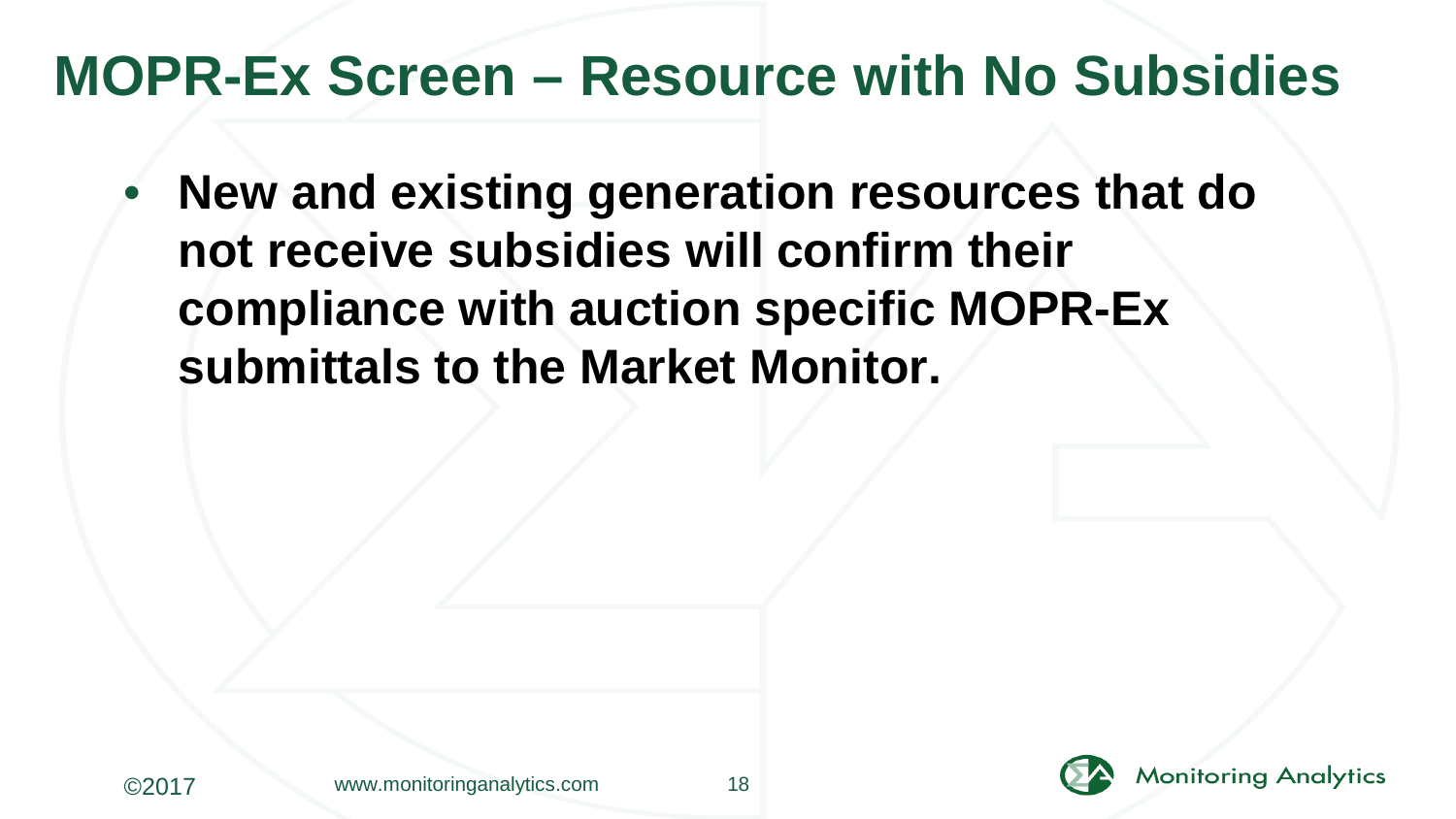#### **MOPR-Ex Screen – Resource with Subsidies**

• **New or existing generation resources that receive subsidies and do not obtain or are not eligible for an exemption are subject to the default MOPR-Ex Floor Offer Price level or may request a Unit-Specific Exception.**

![](_page_18_Picture_5.jpeg)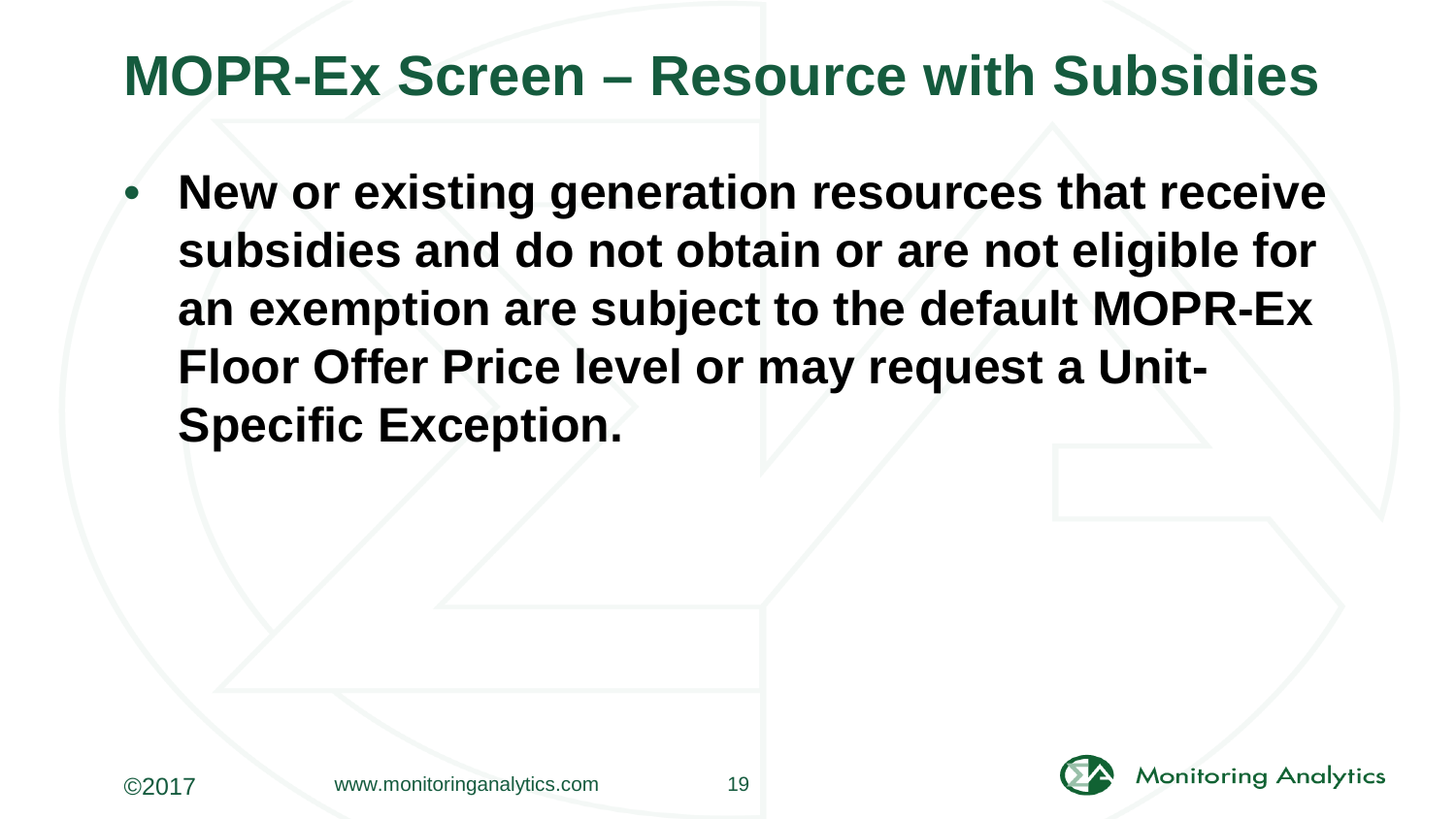# **Unit-Specific Exception**

- **A Capacity Market Seller can make a request to the Market Monitor for a Unit-Specific Exception to the default MOPR-Ex Floor Offer Price**
- **Justification for a Unit-Specific Exception must be based on the competitive offer derivation but may include alternative assumptions than those used in the derivation of Net Cone x B**
- **The capacity marker seller will be required to justify the difference in assumptions based on supporting data and analysis.**

![](_page_19_Picture_6.jpeg)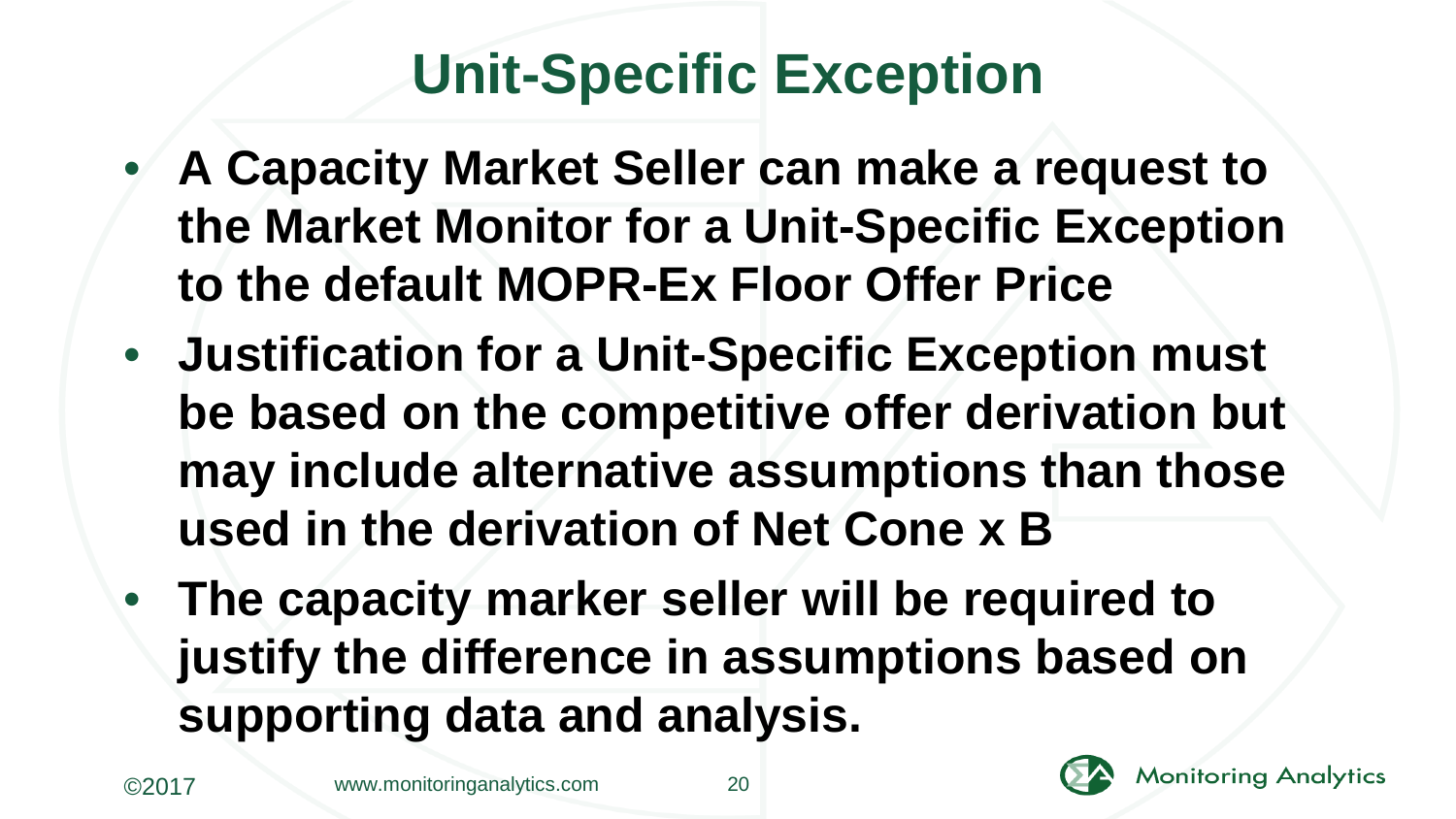## **Response to CCPPSTF Questions**

- **MOPR-Ex will require subsidized resources to offer at competitive levels and will prevent the PJM RPM from becoming a residual market**
- **MOPR-Ex will discourage state policies that identify specific generators for subsidies**
- **MOPR-Ex respects the current definition of actionable subsidies**

![](_page_20_Picture_4.jpeg)

**Monitoring Analytics**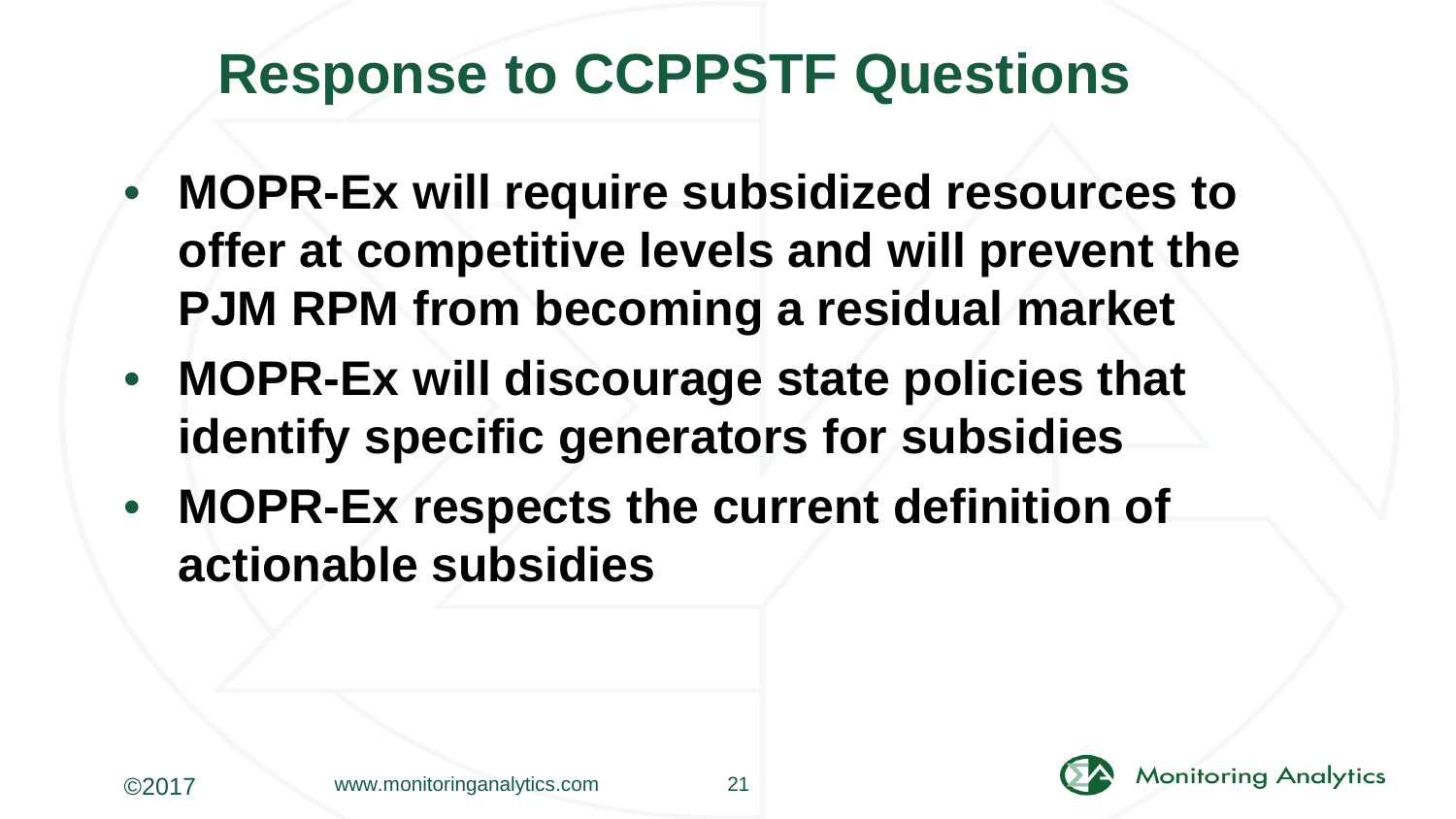# **Response to CCPPSTF Questions**

- **MOPR-Ex will maintain the status quo on offer behavior**
	- **Other proposals incent strategic offering by potentially marginal resources**
	- **Other proposals incent more subsidies**
- **MOPR-Ex is compatible with competitive carbon markets**
- **MOPR-Ex should be implemented in time for the 2021/2022 BRA**

![](_page_21_Picture_6.jpeg)

![](_page_21_Picture_9.jpeg)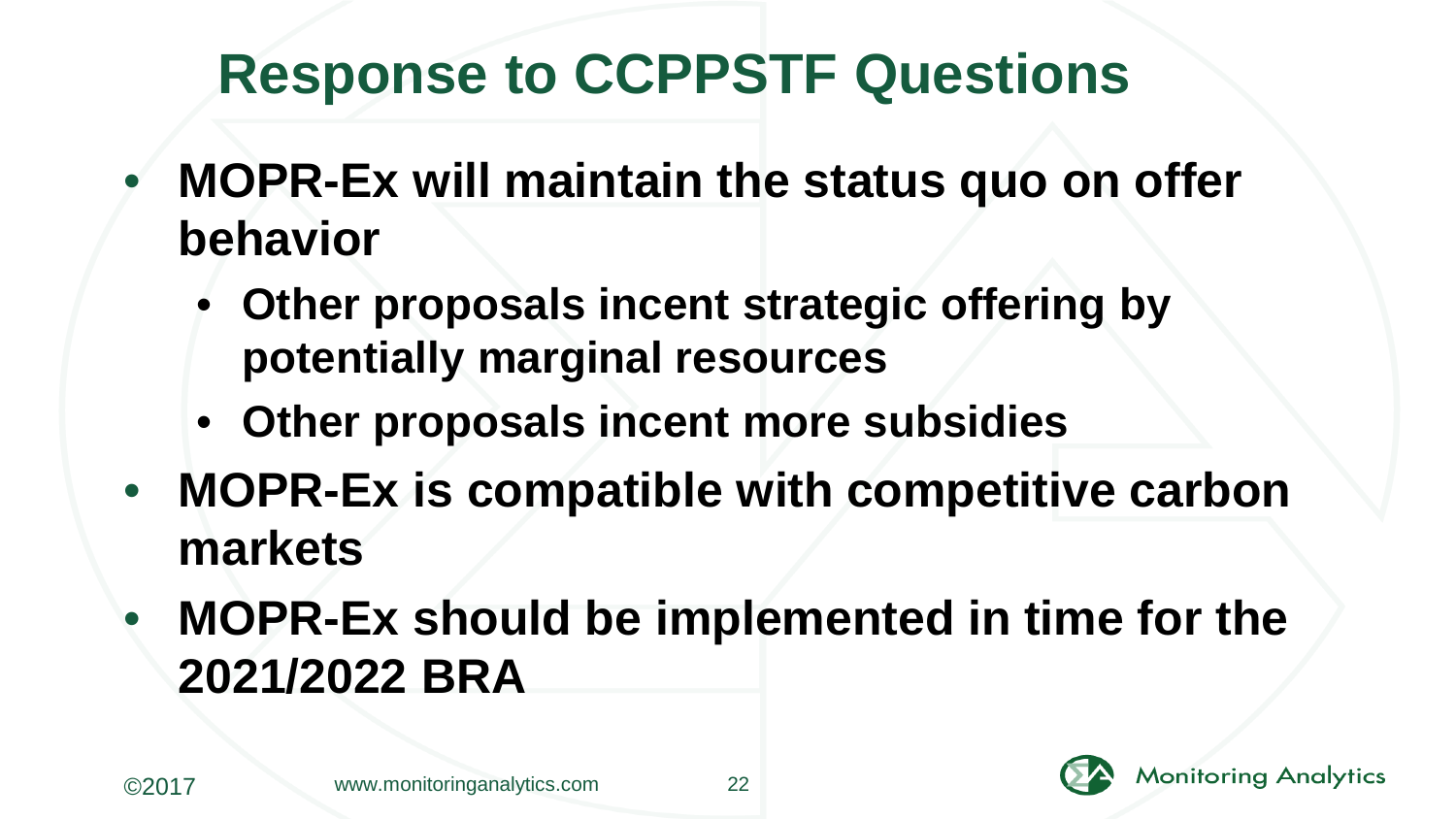#### **Response to CCPPSTF Questions**

• **MOPR-Ex will incent competitive offers**

![](_page_22_Picture_2.jpeg)

![](_page_22_Picture_5.jpeg)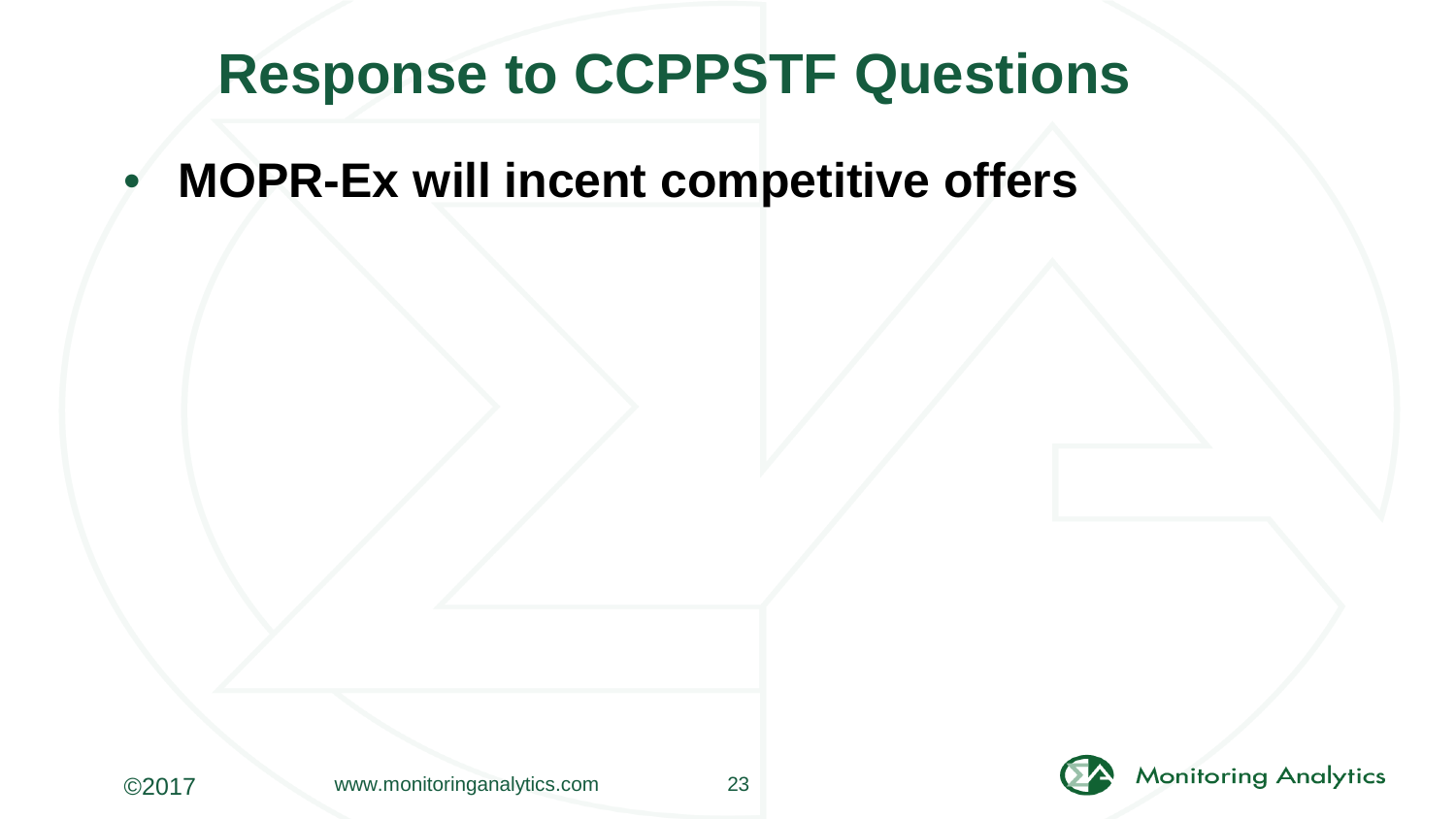#### **MOPR-Ex Flowchart**

![](_page_23_Figure_1.jpeg)